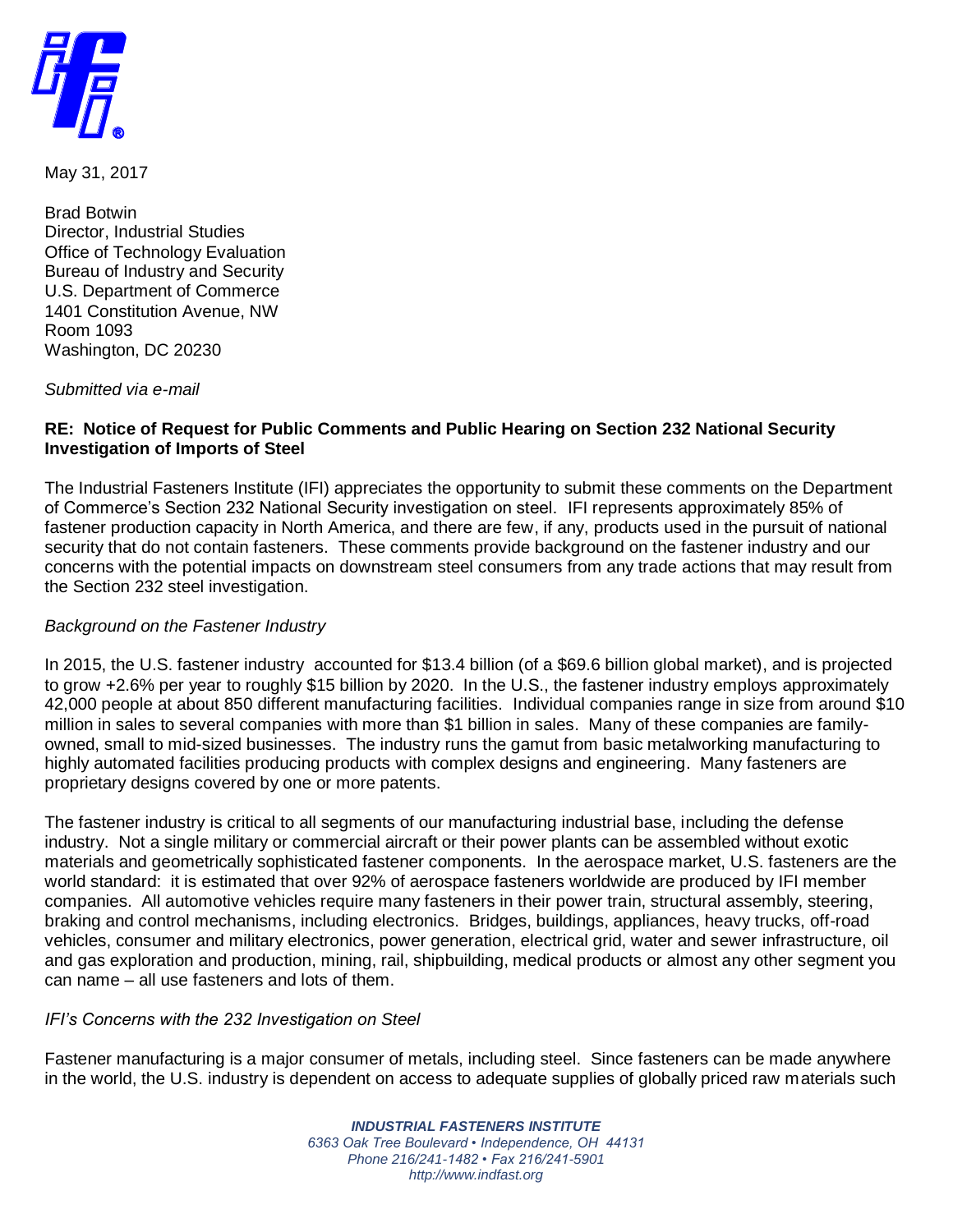as steel to remain globally competitive. IFI wholeheartedly supports our steel supplier members and needs them to remain healthy. We also support addressing the overcapacity issues in the steel sector in China through negotiations with China.

Ideally, fastener manufacturers purchase their raw materials as close to the fastener manufacturing operation as possible, because metals are heavy, bulky and expensive to ship long distances. That requires a healthy, competitive domestic metal-producing industry, able to provide the necessary raw materials at globally competitive prices. However, even with a healthy domestic industry, history has shown that fastener manufacturers must sometimes import raw material because the particular types of steel needed are not available in the **quantities, quality or form** required. (Fasteners are made out of round form, not sheet, flat or bar products.) By some accounts, the U.S. steel industry is able to produce only about 70 percent of the total steel consumed in the U.S.

Trade policies and global economic conditions over the past several decades have produced repeated "boom and bust" scenarios for U.S. metals producers. Developing countries such as China, in an effort to expand their manufacturing economies through exports and with heavy government subsidization, have dramatically increased their metals production capacities, particularly in the steel industry. This excess capacity has in turn led to increased shipments of metals from abroad, which understandably causes U.S. metals producers to seek relief under U.S. trade remedy laws. Unfortunately, this often leads to the foreign country turning to exports of downstream products like fasteners.

No one disputes that unfair trade exists, and that trade remedy laws can be a useful tool to combat it when it occurs. However, while the trade remedy laws can provide some protection for domestic metals producers, they are a double-edged sword for downstream users such as fastener manufacturers, who may be negatively impacted by higher raw material costs and may not be able to fully utilize the trade remedy laws themselves. In particular, downstream users of products subject to trade remedies have no standing under U.S. law to participate in the process that may lead to the imposition of duties on those products. In addition, these downstream users are likely to be smaller companies who do not have the financial resources to pursue trade cases, which can cost millions of dollars to fully prosecute.

The fastener industry has experienced this scenario many times, where efforts to protect a basic raw material segment of the economy create unintended consequences throughout the rest of the economy. The most recent example occurred in 2002, when President Bush, at the urging of the U.S. steel industry concerned about a surge of imports, imposed 30% tariffs on nearly all imported steel under a Global Safeguard action. The impact on steel consuming industries was immediate and devastating. The evidence of harm to the broad economy grew quickly, leading President Bush to terminate the Global Safeguard order after only eighteen months instead of the full three years, but by then 1.3 million manufacturing jobs in steel consuming and related industries had been lost.

The fastener industry not only understands the need to ensure that the U.S. has the necessary industrial capacity to provide for our national defense needs, we are a vital part of that very capacity. To be frank, steel is a commodity until somebody makes it into a part/end item. We are concerned that the proposed 232 investigation will not give proper consideration to the importance of downstream industries to that industrial capacity. Fasteners are integral to most defense products, including ships, aircraft, weapons and transportation equipment. In recognition of the unique contributions of fasteners to defense products, Department of Defense procurement rules regarding domestic purchases of specialty metals contain specific provisions covering fasteners. Our most sophisticated weapons systems, such as the "stealth" aircraft, utilize specially designed fasteners incorporated into the design as part of the "stealth" characteristics of the aircraft, and controlled under the export controls regulations.

Any action taken under this 232 investigation to help the domestic steel industry must by definition create pricing power for the industry. However, unless crafted very carefully, those same actions will almost certainly cause higher domestic and global prices for the consumers of steel, including fastener manufacturers. That is likely to cause increased imports of downstream products such as fasteners, which would threaten the health of the U.S. fastener industry and thereby harm national security.

> *INDUSTRIAL FASTENERS INSTITUTE 6363 Oak Tree Boulevard • Independence, OH 44131 Phone 216/241-1482 • Fax 216/241-5901 http://www.indfast.org*